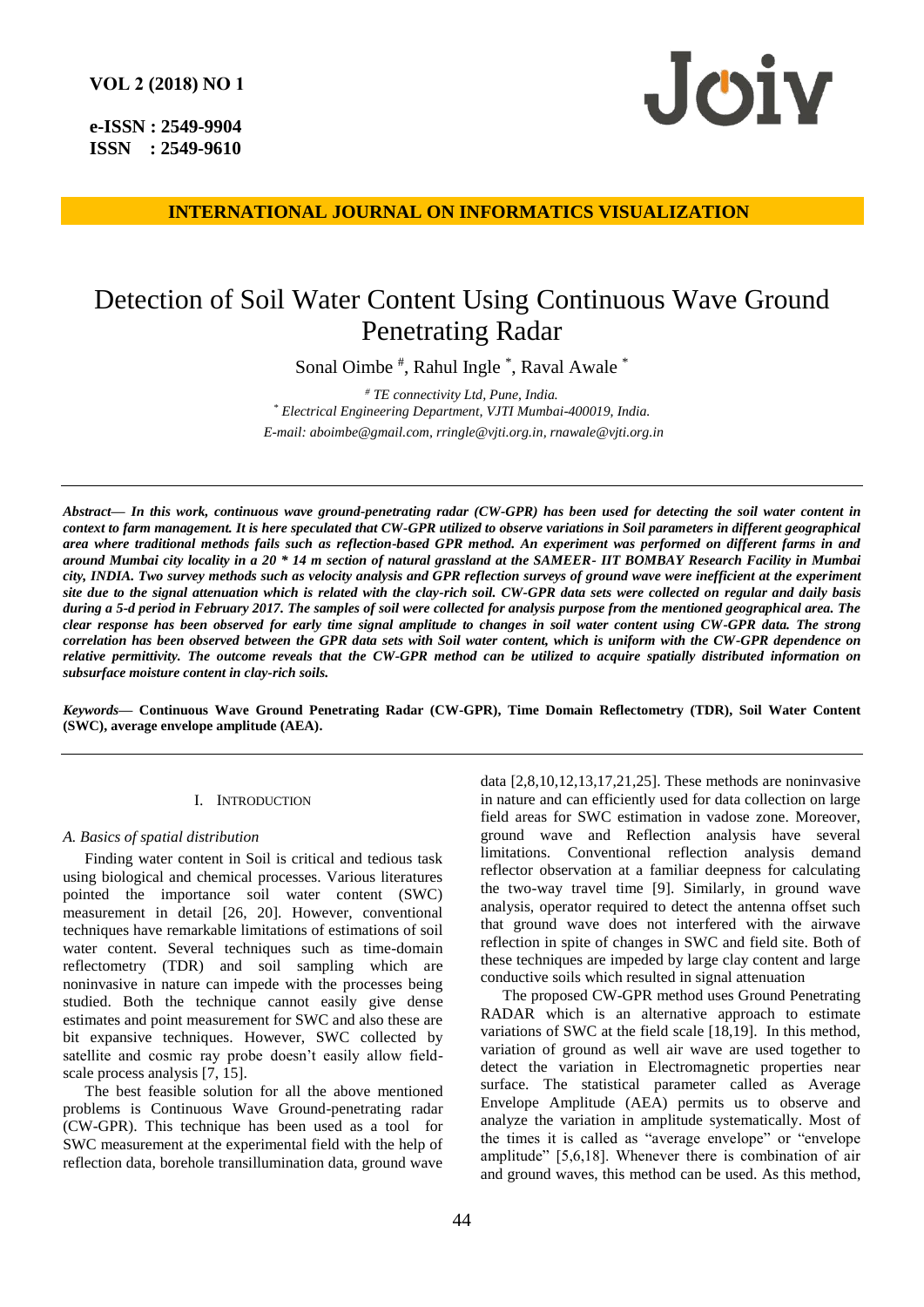doesn't depend on reflection phenomenon hence nearsurface reflector is not required. This CW-GPR method can be efficiently used for clay-rich field site also. The other available method fails due to excessive signal attenuation.

 In this method, CW-GPR used to observe variation in SWC using time-lapse measurements pre and post irrigations at clay-rich field site. This method can also be applied at the experimental field where attenuation is higher.

## *B. An Overview of GPR*

In CW-GPR two antennas are used. One for transmission and other for reception purpose. In transmission antenna, short pulsed electromagnetic signal is transmitted and the receiving antenna receives transmitted signals and measure transmitted and reflected energy from the field area. The signal transmission takes place through air and different subsurface with different velocities, different materials with different permittivity. The ratio of the absolute permittivity of the substance to permittivity of free space or vacuum is the relative dielectric permittivity  $(\varepsilon_r)$  of the air and the substance. As the water content in the soil has remarkable effect on  $\mathcal{E}_r$ , hence the most effective tool to study moisture in the soil is CW-GPR. The relative permittivity of fresh water, air and mineral soil grains is 80, 1, and 4 respectively. In fact very small variation in water content can bring considerable variation in  $\varepsilon$ <sub>r</sub> [24]. In addition, water has different conductivities depending on the different minerals present in water which is responsible for signal attenuation [4].

The  $\varepsilon_r$  is related to the wave velocity by,

$$
v = \frac{c_0}{\sqrt{(\mu_r \varepsilon_r / 2)[(1 + p^2) + 1]}}
$$
(1)

Where v represent wave velocity,  $c_0$ : speed of light in free space,  $\mu_r$  :relative magnetic permeability of the material,  $\mu = \mu_r \mu_0$  where  $\mu_0$  is the magnetic permeability in a free space,  $\mu_r$  is 1 for most common Earth soils, and *p* is a loss factor given by:

$$
p = \frac{\sigma}{\omega \varepsilon} \tag{2}
$$

Here  $\sigma$ : conductivity of the material,  $\omega$ : the angular frequency,  $\mathcal{E}$ : represented by  $\mathcal{E} = \mathcal{E}_0 \mathcal{E}_r$ , where  $\mathcal{E}_0$  is the permittivity of a free space.

Reflection and Ground wave based methods use Eq. [1] for relative permittivity  $\varepsilon_r$  estimation by counting GPR signal travel time from the transmitter to the receiver through the shallow subsurface and the signal that reflects off subsurface interfaces where there is a  $\varepsilon_r$  contrast [12]. Using pedotransfer function, the permittivity value can be converted into *SWC* estimate [23].

The Conventional methods using GPR are restricted in large-conductivity material, such as saline pore fluids based materials and clay-rich soils. The relation of attenuation coefficient of GPR ( $\alpha$ ) to  $\varepsilon$  and  $\sigma$  is given by,

$$
\alpha = \omega \sqrt{\frac{\mu \varepsilon}{2} \left( \sqrt{1 + \frac{\sigma^2}{\varepsilon^2 \omega^2}} - 1 \right)}
$$
(3)

Small amplitude GPR signal is more often attenuated in highly conductive soils even before it reaches the receiver.

## *C. CW- GPR Early-Time Method*

The recently proposed methodology for CW-GPR is the analysis of Early-time amplitude [19]. This yield an alternative method to extract information on variations in SWC from common-offset GPR surveys. The advantage of this method is that the GPR antenna offset doesn't need to be big. This indicates that, this method works very well with commercial bistatic common-offset antenna equipment with inseparable antennae. This method collect amplitude information easily as it is responsive to conductivity or/and permittivity or/and changes at shallow depth. During the analysis in a GPR reflection survey, the beginning part of the signal is the blend of air and ground waves and they are analyzed without separated in time [5]. By analyzing both field and modelled data of early-time signal, variations in CW-GPR's amplitude attributes were able to map nearsurface changes in  $\varepsilon_r$  [5]. Hence this method is highly capable of mapping SWC when field calibration can be executed using distinct point measurements.

Nowadays this method has been widely used to decide its efficacy [18]. In this method, a tank is built using polyvinyl chloride material. Its bottom is filled with a layer of gravel which is then followed by layer of river sand above. Pipes are kept in the gravel layer to pour incremental water inside the tank. This will allow observing the variation in early time CW-GPR signal as the water proceeds towards the surface. In this way it is concluded that,

- (i) The outcome of the measurement of GPR Signal was in line with preceding numerical modell by [5, 19].
- (ii) The AEA and Dielectric constant of SWC are correlated inversely with each other.
- (iii) The wavelength of the GPR signal and the subsurface thickness affecting the early time signal is on the same order.

The amplitudes of the air wave (*A* air-wave) and ground wave (*A* ground-wave) are given as [5].

$$
A_{air-wave} = \frac{\sqrt{\varepsilon_0 \mu_0}}{2\pi\varepsilon_0 (\varepsilon_r - 1)S^2}
$$
(4)  

$$
A = -A^0 \qquad \exp\left[ \left( -\frac{1}{2} \right) \frac{\sqrt{\mu_0}}{\sigma S} \right]
$$
(5)

$$
A_{ground-wave} = -A_{ground-wave}^{0} \exp\left[\left(-\frac{1}{2}\right) \frac{\sqrt{\mu_0}}{\varepsilon_0 \varepsilon_r} \sigma S\right]
$$
 (5)

Where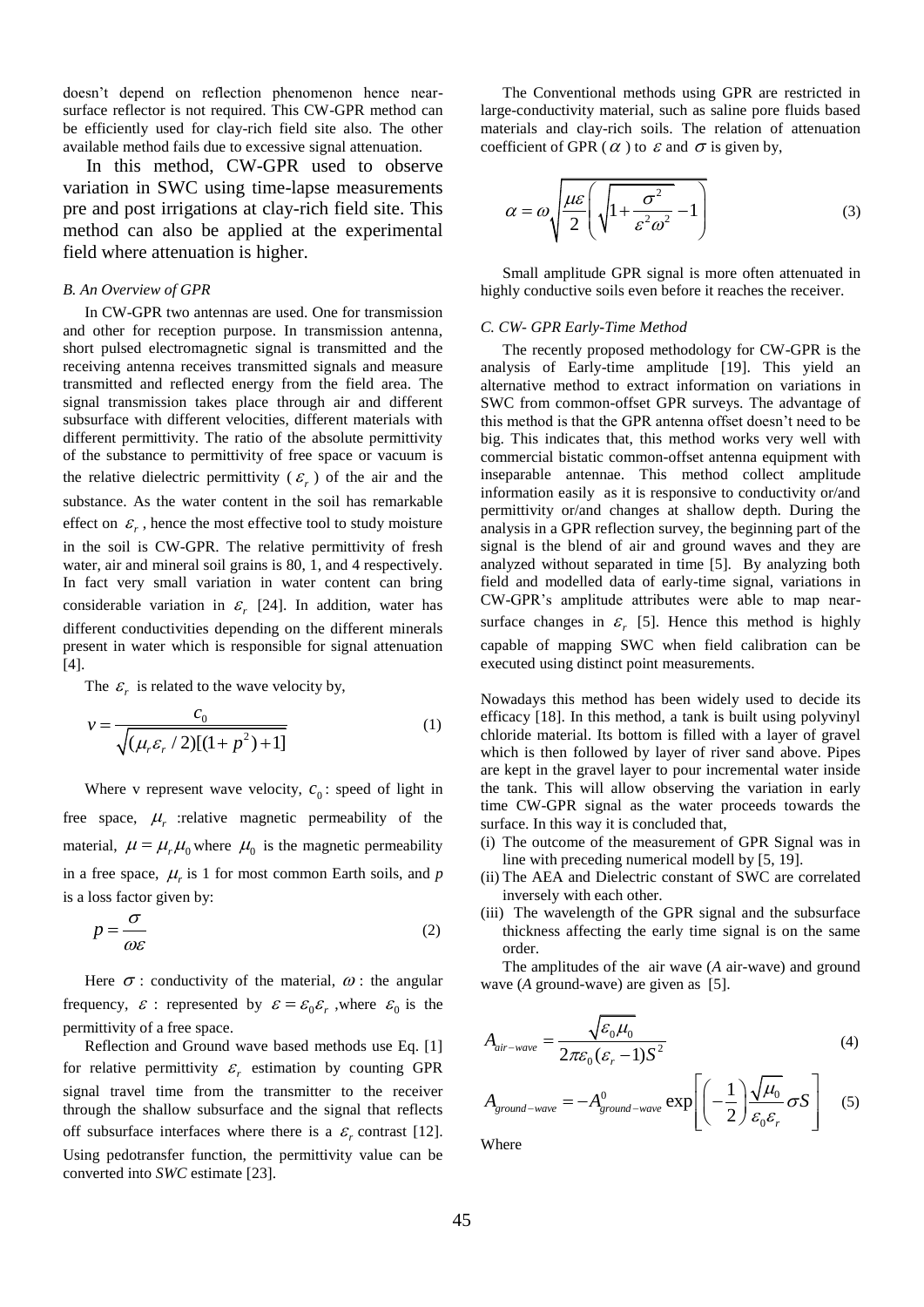$$
A_{ground-wave}^{0} = \frac{\sqrt{\varepsilon_r \mu_0}}{2\pi\varepsilon_0 (\varepsilon_r - 1)S^2}
$$
 (6)

Where  $\mu_0$  : Magnetic permeability of vacuum,  $\varepsilon_0$  : dielectric permittivity of vacuum,  $\sigma$  : soil electrical conductivity,  $A^0$  : amplitude of the ground wave in a vacuum, *S*: antenna separation.

Eq. [5] represent the exponential term. This term is evanescent portion of the ground wave that propagates, decaying, above the surface [1]. Early-time CW-GPR method has a limitation that it is a tedious task to find out the effect of variations of conductivity and permittivity on earlytime GPR signal amplitude. Even though the effect of each property has been analysed separately in controlling setting on early-time GPR signal [3]. From equation [4-6] it is clear that, the relative direct GPR signal amplitude is affected by both conductivity and permittivity of subsurface.

Some of the literatures suggested that permittivity affects early-time amplitude [5]. Moreover, negative impact on envelope amplitude is seen by high-conductivity materials using statistical parameters for relating GPR signal to relative permittivity. The potentially tougher alternative is proposed as an alternate statistic, which is "carrier frequency amplitude".

#### II. METHODS

## *A. Description of field site*

 Society for Applied Microwave Electronics Engineering & Research (SAMEER) is located in IIT Bombay campus, India (Fig. 1). This property is used for Research projects of various environmental, ecological, educational and engineering programs. In support of this aim, a wide area of this property is reserved as a typical forest area. This site is located near Powai Lake, hence this site has clay rich soil. Some region contains clay contents up to 60%. This clearly indicates that conventional GPR methods are not effective to characterize at this site. The motivation for testing the early-time method at this site was a combination of spatial soil moisture and clay-rich soil data. This study focused on an area in the East-west corner of SAMEER, IIT Bombay, where there is a relatively flat area for experiment. We selected a 20\*14 m portion of this area for geophysical and irrigation measurements.



Fig.1 Experimentation Area of the SAMEER, IIT Bombay Research Facility Mumbai, India.

## *B. Characterization of the Background*

After site selection, various geophysical measurements have been performed to get better knowledge about the subsurface. Initially CW-GPR wide-angle refraction and reflection survey have been collected (Fig.2).Then commonoffset measurement of GPR has been selected for selected path to identify the optimal GPR settings for the site (Fig.3).



The GPR signal data has been collected from antenna of 200MHz range and 1-m separation. It has a pulsar voltage of 400 V. The GPR moved along the transect to accurately position measurements every 5 cm hence the odometer wheel which was attached to the Smart Cart. For both WARR and common-offset measurements 0.2-ns sampling interval was used.



Fig.3 Data collected on 12 Feb 2017 from Common-offset 200-MHz GPR line with 5-cm step size at the SAMEER, IIT Bombay Research Facility.

WARR survey has been already collected on the site (11 Jan) before the commencement of main experiment as shown in Fig.2. Air wave is clearly appeared in the raw and gained data while ground wave appeared only after gain data. Then dewow were applied and the linear gain has been increased manually from 2.5 dB to 15 dB during the duration from 0 to 30ns. But attenuation still continued to the point which was difficult to pick up by maximum offset. There was no visibility of reflections in the data down to 30 ns.

Common offset survey result collected on 12 Feb shown in Fig. 3. The combination of air and direct ground waves is the overlapping waves at the beginning and end of the line for the direct signal. 120 L water is used to wet the 1\*1 m field segment in the centre of the line. This results in the distraction to ground wave due to which it slows down and got separated from the air wave. This separation is not uniform across the wide range of SWC values. It is difficult to find out the first break. However, this separation cannot be maintained across a wide range of Soil Water Content values, and the first break is difficult to identify. Still there was no visibility of reflections in the data down to 30 ns.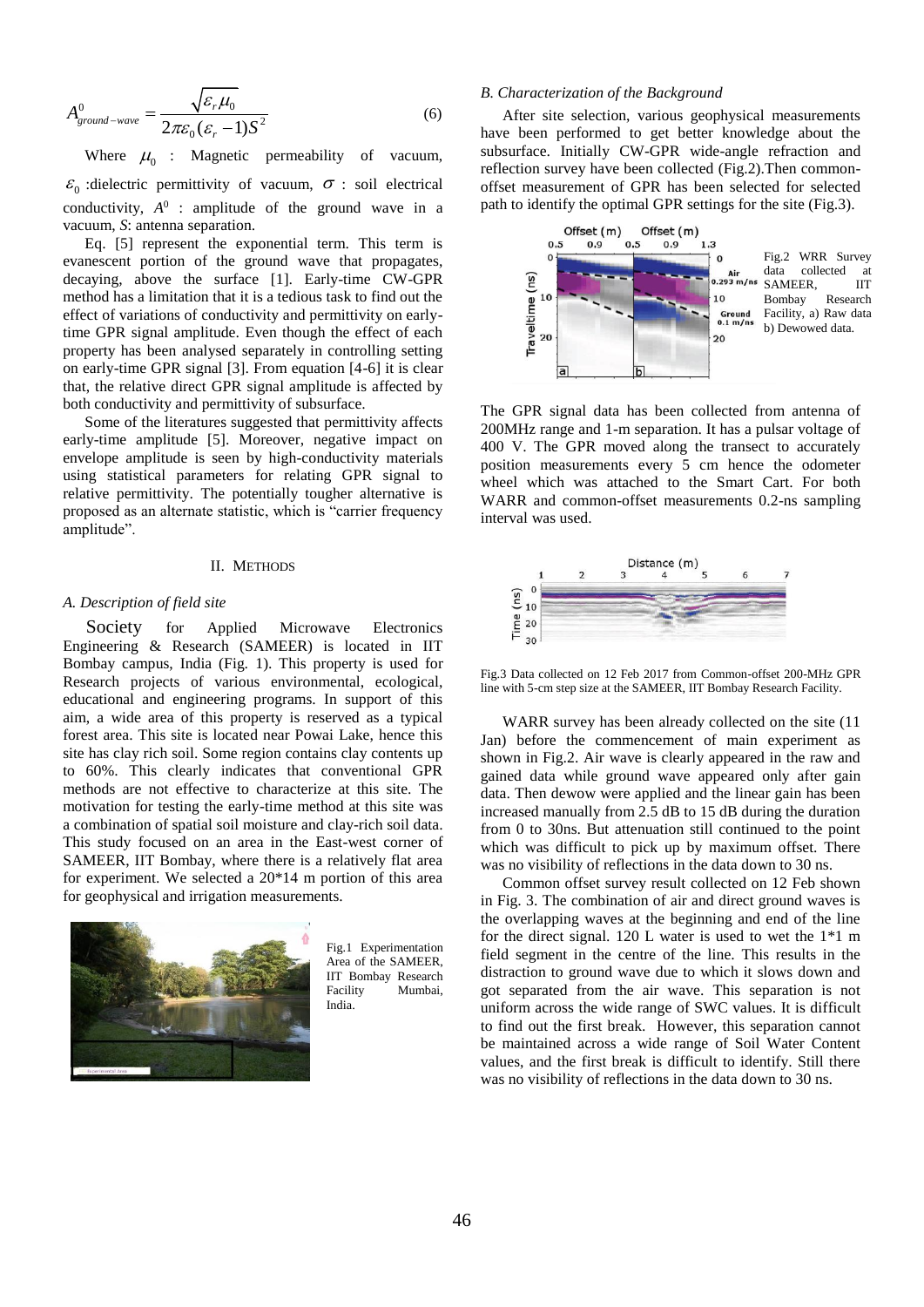# *C. Data Collection and the Instrumentation in the field*

The scheduled of the measurement and irrigation is shown in Table 1. On Day 1 the experimental field area was irrigated at night using simple garden sprinkler. The setting of the sprinkler arranged in such as way that sprinkler spraying water into the area along the edge and in a 180 $^{\circ}$  arc, to a distance of approximately 8 m. The rate at which water was sprinkle from sprinkler was the 2.5 cm/hour at a radius of 3 m from the sprinkler. The total duration for sprinkler was 6 hour starting at 2.00 PM. Additionally, three 1\*1 m fully filled water tank of 100 L capacity were kept near field area at 2:00 PM on Day 1. The complete infiltration of the water was allowed before the water tanks were removed from the area. This result in high water content in small area surrounded by dry soil.

| ABI<br>л. |  |
|-----------|--|

CHART INDICATING DAY 1 TO DAY 5 SCHEDULE OF TDR AND GPR SURVEY FROM SITE.

| Event      | TIVOM SITE.<br>Day 1 |           | Overnight | Day 2    |           |
|------------|----------------------|-----------|-----------|----------|-----------|
|            | AM                   | <b>PM</b> |           | AM       | <b>PM</b> |
| <b>TDR</b> |                      | $\times$  |           | $\times$ |           |
| <b>GPR</b> | ×                    |           |           | $\times$ |           |
| Irrigation |                      |           | ×         |          |           |
| Soil       |                      |           |           |          |           |
| Sampling   |                      |           |           |          |           |

| Event      | Day 3 |           | Day 4    |           | Day 5    |          |
|------------|-------|-----------|----------|-----------|----------|----------|
|            | AM    | <b>PM</b> | AM       | <b>PM</b> | AM       | PM       |
| <b>TDR</b> | ×     |           | $\times$ |           | $\times$ |          |
| <b>GPR</b> | ×     |           | $\times$ |           | $\times$ |          |
| Irrigation |       |           |          |           |          |          |
| Soil       |       |           |          |           |          | $\times$ |
| Sampling   |       |           |          |           |          |          |

In this work continuous GPR signals is measured at 9AM daily from Day to Day 5. As shown in Fig.4, Each data set consisting of 15 lines of 1m spacing and a length of 20 m. Data is collected for nearly 1 hour. Here GPR is set up to collect these data for the 2 July common-offset measurement except with a 0.5-m antenna separation instead of 1m so that ground and air wave overlap takes place during entire duration of experiments and all level of saturation.



Fig.4 14\*20 m area for experimental setup.

In Fig. 4, FPR transect indicated by Vertical lines, TDR locations are indicated by ovals, and diamonds indicates the locations of pair of soil sampling (where TDR measurements were also collected). Sprinkler area is represented by the large gray semicircle, and the water tank represented by gray squares.

The TDR data collected in synchronization with CW-GPR data sets, during morning timing around 10 AM with the help of soil water measurement system (Hydro Sense CS620) using a two-rod probe having rod size of 12cm. This system finds out the mean duration output from the probe  $\tau$ , in milliseconds. They varied due to  $\varepsilon_r$  of the subsurface which depends on the SWC. Nearly 100 TDR points have been collected each day which was focused for the geographical area chosen for soil samples collections. These areas chosen to give the maximum possible scope of wetting state: Complete dry soil, soil within the water tank location, and around the 3m to 6 m from the sprinkler area. The data collection for TDR approximately taken 90 minutes.

 Soil samples were collected on the day 5 of measurements; from 24 Geographical areas at the depth of 5\* 10 cm and 15\*20 cm. These depths were selected just to avoid the maximum root zone of grassland soil and to reduce the evapotranspiration effects during the complete course of the day. The samples of the soil were collected with the help of soil sampling ring. This soil samples then bagged in plastic bag. Then these soil samples stored in refrigerator of laboratory within 2 hours after collecting it. Gravimetric Water Content is calculated for 48 soil cores after drying soil samples in oven [16].

# *D. Data Processing*

 $\wedge$ 

Each line has 400 measurements for CW-GPR surveys. A moving average was applied before processing data in blocks of seven. After averaging each data, it will denotes the part of the transect around 0.35m in length and crossing 30 cms of data points before and after it. These collected data then normalized and averaged for avoiding the small variations from each and every data blocks. This results in ground coupling of GPR antennae in thick grassland.

The mathematical function called Hilbert transform were applied on all averaged measurements during first positive half cycle as positive as shown in Fig.5. MATLAB is used for data processing and it has built-in function for Hilbert Transform [5]. Each averaged CW-GPR data passed through this Hilbert Transform. The Hilbert transform is given by

$$
\hat{x}(t) = \frac{1}{\pi} \int_{-\infty}^{\infty} \frac{x(s)}{t - s} ds \tag{7}
$$

Here,  $x(t)$ : Hilbert transform of the function  $x(s)$ , and the integration is the Cauchy principle value integral. The Hilbert transform gives the imaginary part of the complex GPR trace. The acquired CW-GPR signals indicated the real part of the trace. The calculations of the trace envelope which is also known as the instantaneous amplitude is derived using the Hilbert Transform. by taking the absolute value of the transformed GPR signal [22].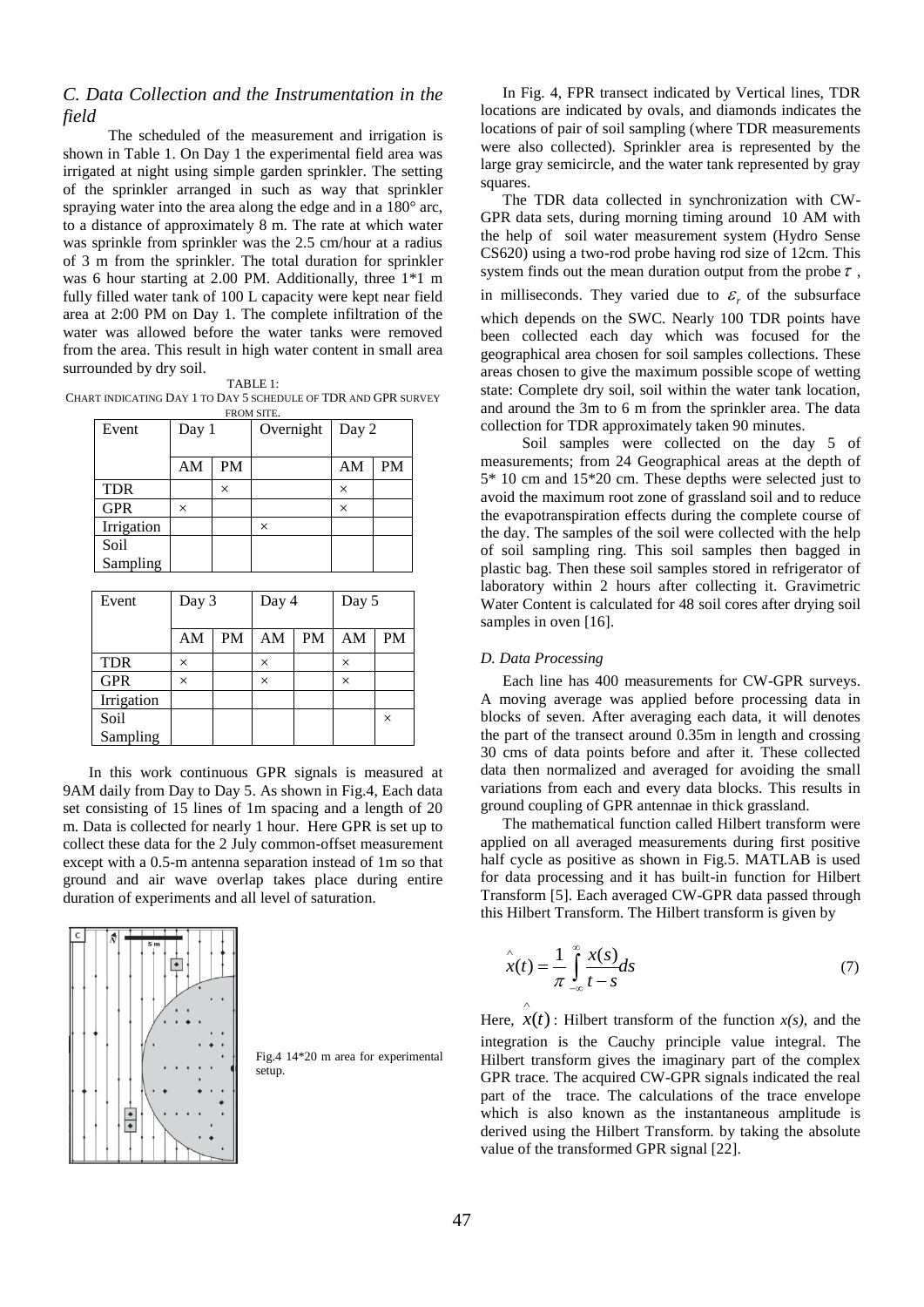

Fig .5 GPR traces Representation (using black colour) and its envelope (using gray colour) from a line collected in the experimental area. First positive half cycle is shown by grey colour Shaded area.

The first positive half cycle is used to provide greatest SNR of any portion of early time continuous GPR signal which was extracted from a custom function [5]. The AEA is calculated using Hilbert transform of absolute value of measurements and integral of the result which is divided by unit length of the integral. This AEA is then inverted to be consistent with the work of [5,18].For estimating an absolute value of GWC, there is an alternate methodology.

 Here, experimental field site specific empirical relationship is established between TDR measurement  $\tau$  and GWC values depend upon the soil cores of size 5cm to 10cm. This equation is used to convert all TDR measurements (of  $\tau$  ) into GWC values (in %). Nearly 11 to 22% of GWC is the values of TDR calibration, which surrounds most of the saturation levels noticed during the experimental study.

## III. RESULTS

## *A. Time-Domain Reflectometry (TDR) results*

The TDR data results collection is as shown in Fig. 6. After the Day 1, collected TDR data shows that average and median GWC are 13% in the field area where experiments are performed. Due to environmental a few areas have 15 % GWC. On the Day 2, there is an increased in the GWC after irrigation of experimental area. It is observed 13 to 20% GWC in the area which was 2 and 3 m from the sprinkler. Around 19 % GWC is observed at wet area. On Day 3, collected data is identical to Day 2 data set. There is a significant decrease in GWC values on Day 4 from 12% to 18 %. The area close to sprinkler has approximately 23 % GWC on Day 5.

## *B. Early-Time GPR Analysis and Soil Sampling*

The results of the early time GPR analysis is shown in Fig.7. In this plot, AEA−1 of the first positive half cycle of the traces calculated by taking a mean of blocks of seven traces. On Day 1, averaged AEA<sup>-1</sup> value of  $5.91\times10^{-5}$ . In fact it is observed that some area have few higher AEA−1 due to water leaking environmental effect around the edge. The initial data set collected after irrigation on Day 2. The values in the dry areas (unirrigated) were mostly stable from Day 1. In an irrigation area, the values of the AEA−1 varies from  $6.6 \times 10^{-5}$  to  $1.26 \times 10^{-4}$ .



Fig.6 Day 1 TDR data sets is given in (a) using a interval of 0.5%, (b–e) shows Days 2 to 5 TDR data set, using a contour interval of 1% with the help of white diamonds which shows the location of measurement. Using linear variogram model the grid was acquired via kriging.

Fig.7 GPR inverted data (AEA−1) data plotted in unit less amplitude units. (a) Day 1 (b) Day 2 (c) Day 3 (d) Day 4 (e) Day 5. The grid was acquired via kriging, using a linear variogram model.

Throughout the study duration, the values of the  $AEA^{-1}$ remained prominent. This is because of slow infiltration rat in clay rich soil. On the Day 2, the mean value of AEA−1 at experimental field was  $7.10\times10^{-5}$  , which reduced to  $6.52 \times 10^{-5}$  by the end of Day 5.

The Gravimetric analysis of soil cores result collected at the depth of 5 cm to 10 cms and 15cms to 20cms is shown in Fig. 8.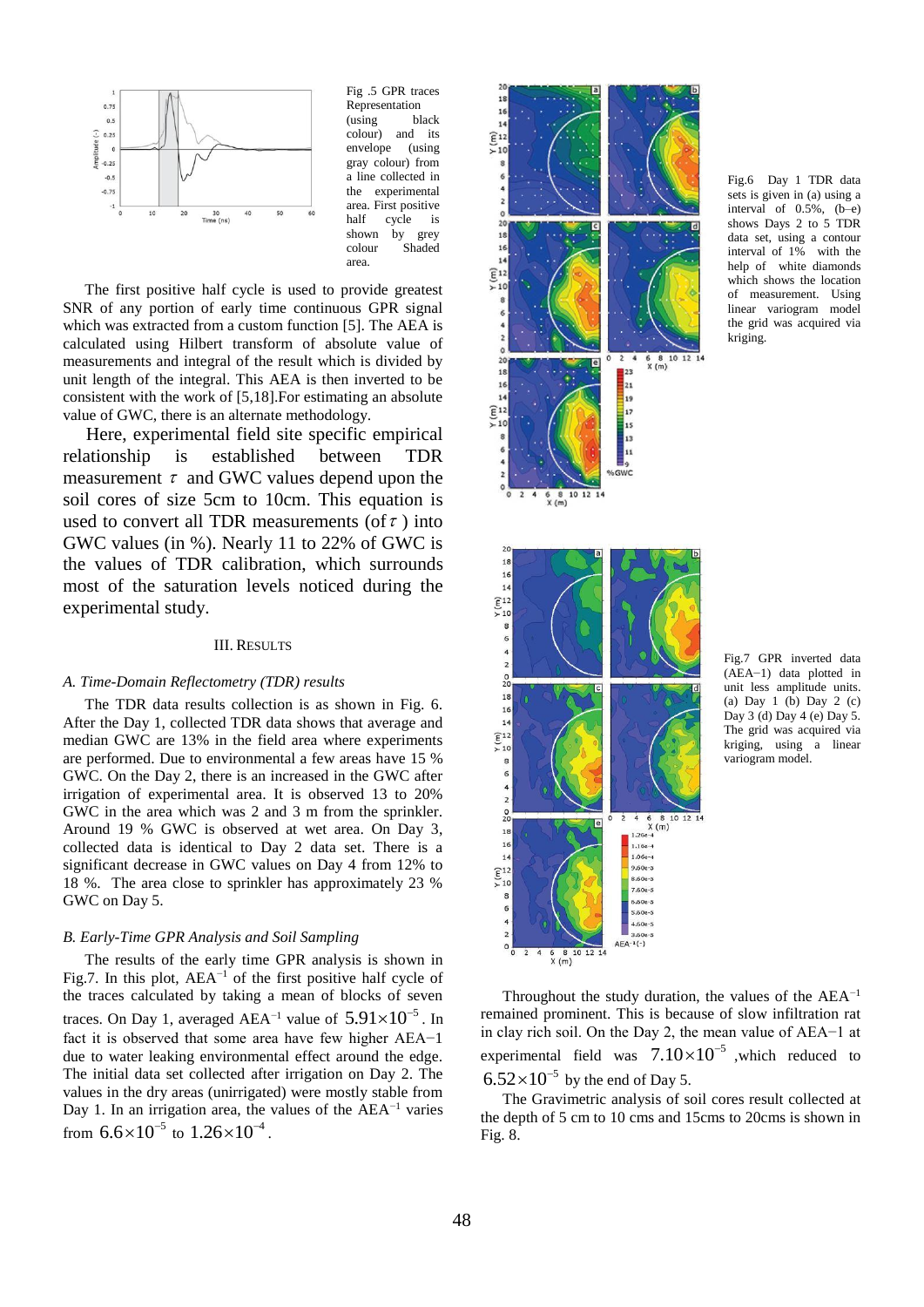

Fig.8 GPR inverted data AEA−1 plotted versus the GWC calculated from the samples of the soil collected via a sampling ring which is standard size at different depths such as (a)  $5 \text{ cm}$  to  $10 \text{ cm}$  and (b) 15cm to 20cm and (c) On Day 5, GPR inverted AEA−1 vs. TDR data points (101).

It is observed that at the depth of 15cm to 20 cm GWC samples ranged from 9 to 19%, and at the depth of 5cm to 10cm samples ranged from 8 to 22% GWC. Results during TDR  $\tau$ , shows that the GPR signal travel time along the TDR rods, were changed to GWC by correlating the data at the depth of 2.45cm to 10cm soil core measurements acquired on Day 5 of the experiment. This relationship  $600$  obtained is linear in nature:<br> $GWC_{core} = 3.8297\tau + 0.2479$ 

need is linear in nature:

\n
$$
W_0 = 3.8297\tau + 0.2479\tag{8}
$$

## IV.DISCUSSION

## *A. Discussion related with early time method and Background Measurements.*

The ineffectiveness has been observed in SWC measurement in clay rich soil using the traditional GPR methods after initial measurement taken one before actual experiment. Even the *WARR* survey as shown in Fig. 2 reveals that ground and air wave methods are inefficient as it causes significant attenuation in clay rich soil. Even reflection method is not useful since no reflections are visible below the direct signal. Hence, the early-time CW-GPR technique is appeared as a viable GPR methodology which is mapping the spatial variability in shallow SWC at this experimental site.

The plot of GPR  $AEA^{-1}$  data and values of soil core *GWC* gives the most expected relationship as shown in Fig. 8a and Fig.8b, which proved that the early-time *CW-GPR* method is best technique to use GPR in clay rich soils which maps variations in *GWC*. In an areas where irrigation done on frequent basis, it is observed significant jump in AEA−1 in context with outputs of previous researchers [6,18]. It is also observed that AEA−1 values decreases at the end of the experiment which indicates small amount of infiltration and evapotranspiration occurs beneath the GPR influenced region.

In fact it is very much unfortunate to see that early time *CW-GPR* method is not viable to differentiate variations in conductivity from variations in dielectric permittivity in the setting of an experimental region. The irrigation water may

have various electrical conductivity prior to irrigation. Observing Electrical resistivity in context with CW-GPR could be useful to isolate variations due to dielectric permittivity. Indeed, the good correlations as shown in Fig.8 reveal that CW GPR AEA−1 values could be changed to values of GWC using a calibration equation.

There is an increase in GWC from Day 1 to Day 2 in the in the sprinkler-experimental area which is shown in TDR data. These data validate that the drift observed in the GPR data: also raising subsurface water content increased with AEA−1 as shown in Fig. 8c. Infact it is seen that CW-GPR and TDR data have better correlation than soil core data.

## **CONCLUSIONS**

Early-time CW-GPR method is useful in the experimental area for finding the spatial variability in SWC from clay soils where other method fails to do this analysis. The traditional method such as WARR analysis and the analysis using common-offset ground wave were not able to provide a technique to measure the SWC at the experimental field site. CW-GPR AEA−1 increases with the corresponding increase with Irrigated areas of the experimental site. This is still unclear that whether the changes in the conductivity vs. permittivity results in the changes in the percentage change in AEA−1 ? Moreover, from the Gravimetric and TDR soil sample analysis it is very much clear that strong correlation exist between AEA<sup>-1</sup> and independent GWC measurements. Best correlation is observed between the GPR data with the TDR data and soil core data at a distance of 5 to 10 cm. This result reveals that this method is sensitive to 15cm of the subsurface. Continuous soil cores from a wider area of the experimental region would improve our knowledge of the of investigation depth of CW-GPR. The CW-GPR early-time method opens up new opportunities of research using GPR in clay-rich soils and can benefit from further laboratory and field investigation.

#### ACKNOWLEDGMENT

We would like to thank VJTI and IIT Bombay for providing the facility to pursue the research in their Lab.

#### **REFERENCES**

- [1] Annan, A.P. 1973. Radio interferometry depth sounding: I. Theoretical discussion. Geophysics 38:557–580. doi:10.1190/1.1440360.
- [2] Cassiani, G., C. Strabbia, and L. Gallotti. 2004. Vertical radar profiles for the characterization of deep vadose zones. Vadose Zone J. 3:1093– 1105. doi:10.2113/3.4.1093.
- [3] Comite, D., A. Galli, S.E. Lauro, E. Mattei, and E. Pettinelli. 2016. Analysis of GPR early-time signal features for the evaluation of soil permittivity through numerical and experimental surveys. IEEE J. Sel. Top. Appl. Earth Obs. Remote Sens. 9(1):178–187. doi:10.1109/JSTARS.2015.2466174.